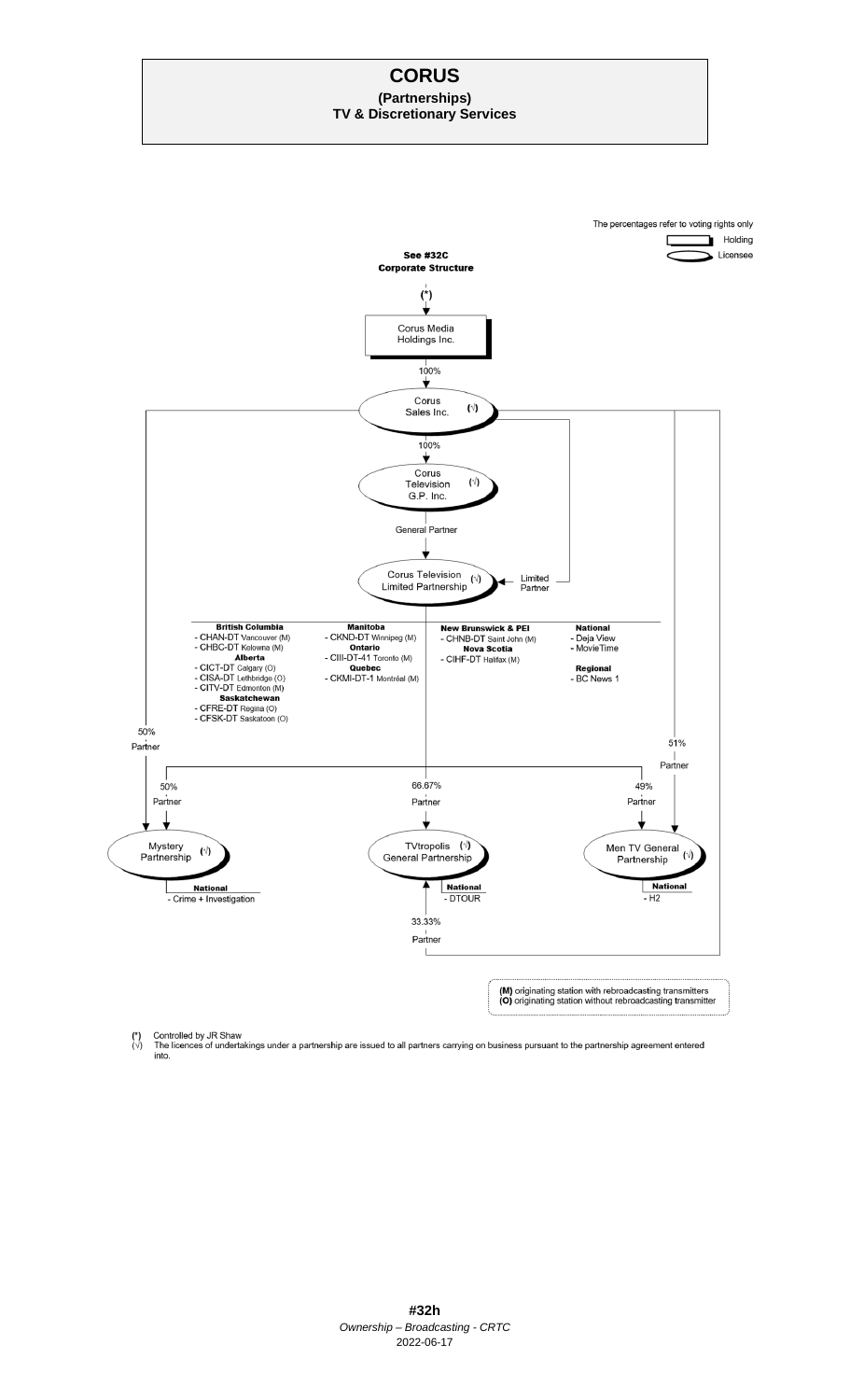## UPDATE

**Update –** 2016-01-22 – minor updates.

**CRTC 2016-110 –** approved a multi-step corporate reorganization resulting in the transfer of all of the shares held by Shaw Communications Inc. (Shaw) in Shaw Media Inc. to Corus Entertainment Inc., or one of its subsidiaries. *Note: The transaction was completed on 1 April 2016 and has been reflected.* 

**CRTC 2016-140 –** revokes the broadcasting licence issued to Shaw Television Limited Partnership for the Category 2 service Global Reality Channel (formerly Reality TV).

**CRTC 2016-142 –** revokes the broadcasting licence issued to Fox Sports World Canada Partnership for the specialty Category B service Fox Sports World Canada.

**Dissolution –** 2016-04-01 – of 1507441 Alberta Ltd.

**Update –** 2017-04-04 – on 2016-09-01 Shaw Media Inc. changed name to Corus Media Holdings Inc.; Shaw Media Global Inc. changed name to Corus Media Global Inc.; Shaw Television G.P. Inc. changed name to Corus Television G.P. Inc. and Shaw Television Limited Partnership changed name to Corus Television Limited Partnership.

**Update –** 2017-09-25 - description of various services.

**Amalgamation –** 2018-03-01 – of Corus Media Global Inc. and Corus Sales Inc. to continue as Corus Sales Inc.

**CRTC 2019-209 –** approved the deletion of various rebroadcasting transmitters for various over-the-air television stations of Corus.

**Update –** 2022-06-17 – minor update.

#### SEE ALSO

SHAW – 32 and 32A

CORUS – 32B, 32C, 32D and 32I

#### **NOTICE**

The CRTC ownership charts reflect the transactions approved by the Commission and are based on information supplied by licensees. The CRTC does not assume any responsibility for discrepancies between its charts and data from outside sources or for errors or omissions which they may contain.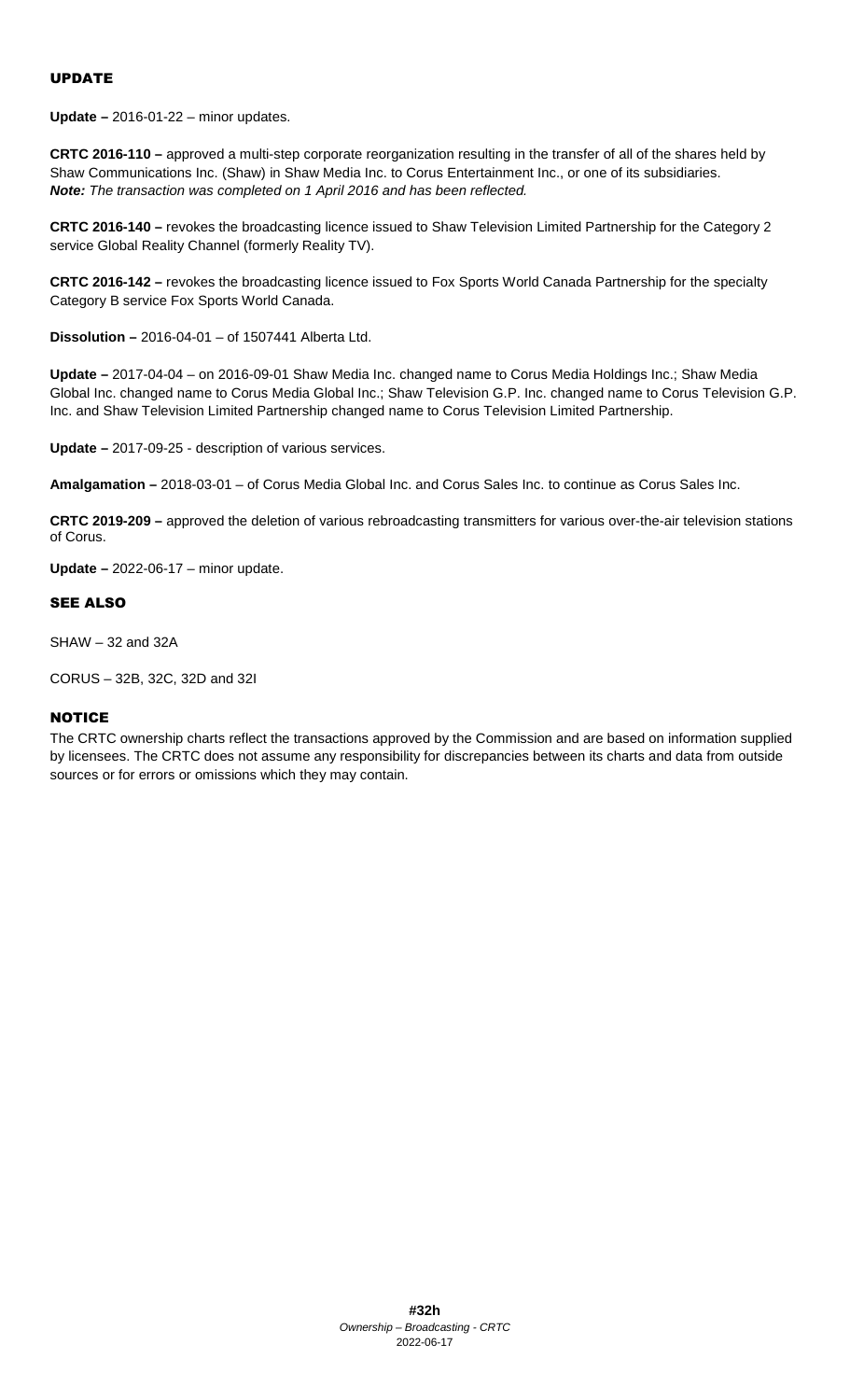### APPENDIX

Notes:

The percentages in this chart refer to voting rights only.

The identification (M) after a call sign and location of a radio or television listed below, indicates an originating station with rebroadcasting transmitter(s)

The identification (O) after a call sign and location of a radio or television listed below, indicates an originating station without rebroadcasting transmitters

### **OWNERSHIP**

For the ownership of Corus Entertainment Inc., see chart 32C.

Corus Media Inc. holds 100% of Corus Sales Inc., which in turn holds 100% of Corus Television G.P. Inc., the general partner in Corus Television Limited Partnership. Corus Sales Inc., the limited partner, holds 100% of the units in Corus Television Limited Partnership

Corus Television Limited Partnership is the partner holding 50% of the units in Mystery Partnership. Corus Sales Inc. is the other partner holding 50% of the units in Mystery Partnership

Corus Television Limited Partnership is the partner holding 66.67% of the units in TVtropolis General Partnership. Corus Sales Inc. is the other partner holding 33.33% of the units in TVtropolis General Partnership

Corus Television Limited Partnership is the partner holding 49% of the units in Men TV General Partnership. Corus Sales Inc. is the other partner holding 51% of the units in Men TV General Partnership

Licences of undertakings under a partnership are issued to all partners carrying on business pursuant to the partnership agreement entered into. The licensees and their undertakings are listed below.

#### **LICENSEES**

#### **Corus Television Limited Partnership**

Corus Television G.P. Inc. (the general partner) and Corus Sales Inc. (the limited partner), carrying on business as Corus Television Limited Partnership, are licensees of the following television programming undertakings and discretionary services:

#### **British Columbia**

- CHAN-DT Vancouver (M)
- CHBC-DT Kelowna (M)

#### **Alberta**

- CICT-DT Calgary (O)
- CISA-DT Lethbridge (O)
- CITV-DT Edmonton (M)

#### **Saskatchewan**

- CFRE-DT Regina (O)
- CFSK-DT Saskatoon (O)

#### **Manitoba**

CKND-DT Winnipeg (M)

#### **Ontario**

CIII-DT-41Toronto (M)

#### **Quebec**

CKMI-DT-1 Montréal (M)

#### **New Brunswick & PEI**

CHNB-DT Saint John (M)

#### **Nova Scotia**

CIHF-DT Halifax (M)